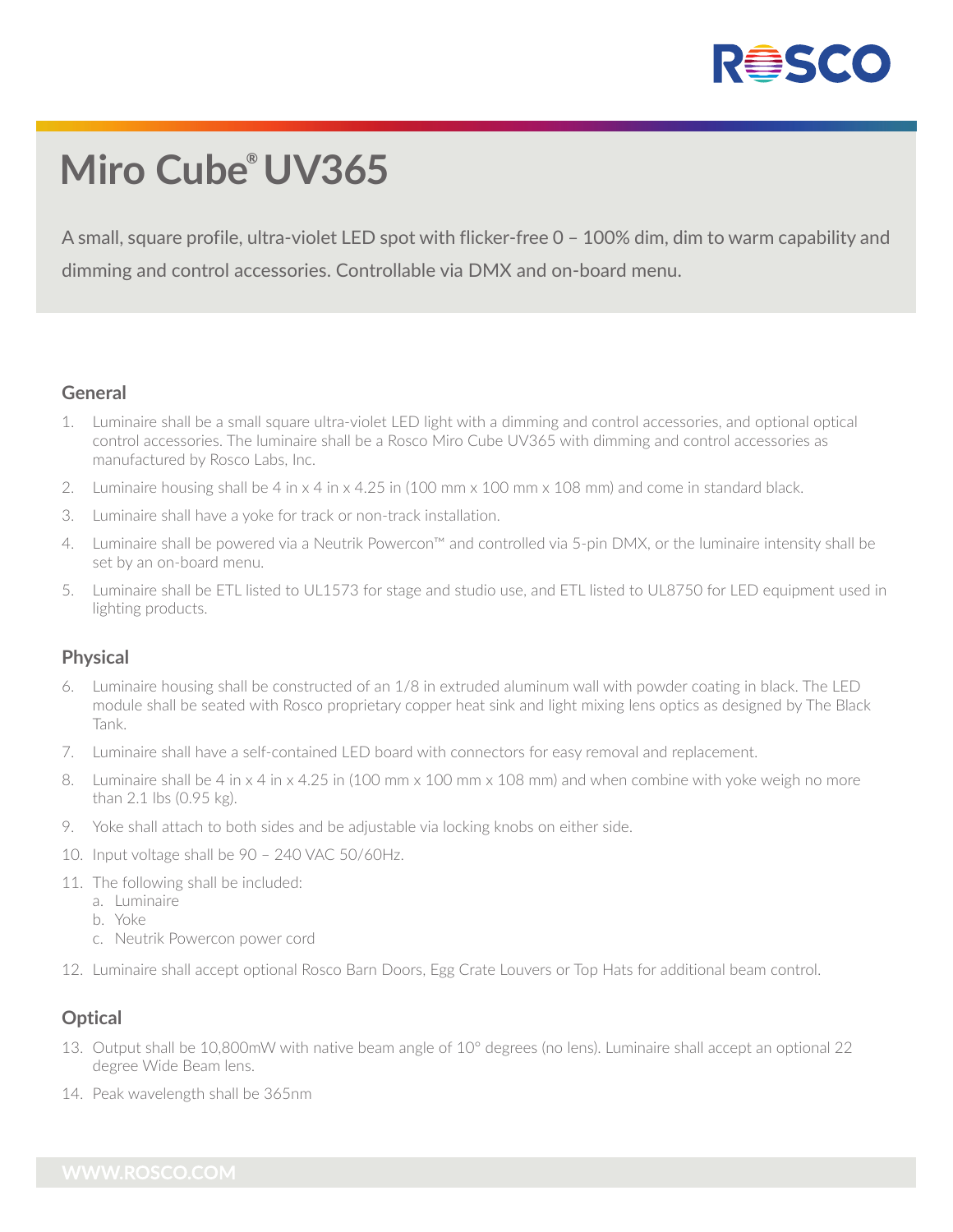

# **Miro Cube ® UV365**

### **Environmental and Agency Compliance**

- 15. Luminaire shall be compliant to FCC Class A Radiated and Conducted emissions for commercial and industrial use.
- 16. Luminaire shall be ETL listed to UL1573 for stage and studio use, and ETL listed to UL8750 for LED equipment used in lighting products.
- 17. Luminaire shall be CSA Rated C22.2#166-M1983 for LEDs for stage and studio use.
- 18. Luminaire shall be CE Certified.
- 19. Luminaire shall be RoHS Compliant.
- 20. Luminaire shall be rated at IP20 for Indoor use only.

#### **Thermal**

21. Luminaire shall operate in an ambient temperature range of -13° F min to 113° F max (-20° C min to 45° C max).

#### **Electrical**

- 22. Luminaire shall be equipped with Neutrik Powercon™ adapter and 5-pin DMX adapter.
- 23. Luminaire shall consume no more than 50w.

#### **LED Emitters**

- 24. Emitters shall be 9 x 365nm UV LED.
- 25. Peak wavelength shall be 365nm.

#### **Control and Dimming**

- 26. Intensity level shall be set by DMX control or User Interface. Luminaire shall require a single channel for 8-bit control, 2 channels for 16-bit control.
- 27. Luminaire shall be dimmable by DMX control.
- 28. Dimming shall be flicker-free, 0 100%.
- 29. DMX control shall be achieved with any DMX controller.
- 30. Luminaire shall include DMX Out to enable daisy-chain control of multiple units.
- 31. Luminaire shall use PWM @ minimum 4kHz for flicker-free dimming
- 32. Luminaire shall be compatible with optional data and non-data track adapters, including but not limited to Eutrac 1C/2C/3C, Juno, Halo, Lightolier.

#### **Specification Ordering Example for Miro Cube UV365**

Product ordering information can be found at this URL: **http://www.rosco.com/product/miro-cube-uv365** The product numbers for ordering the Miro Cube UV365 are listed below. When ordering for track mount specify Miro Cube DMX Data Track Adapter.

515 90050 1077 Miro Cube UV365 – Black (Powercon and DMX)

#### **If there are questions, contact Rosco Customer Service: CTOrders@rosco.com**